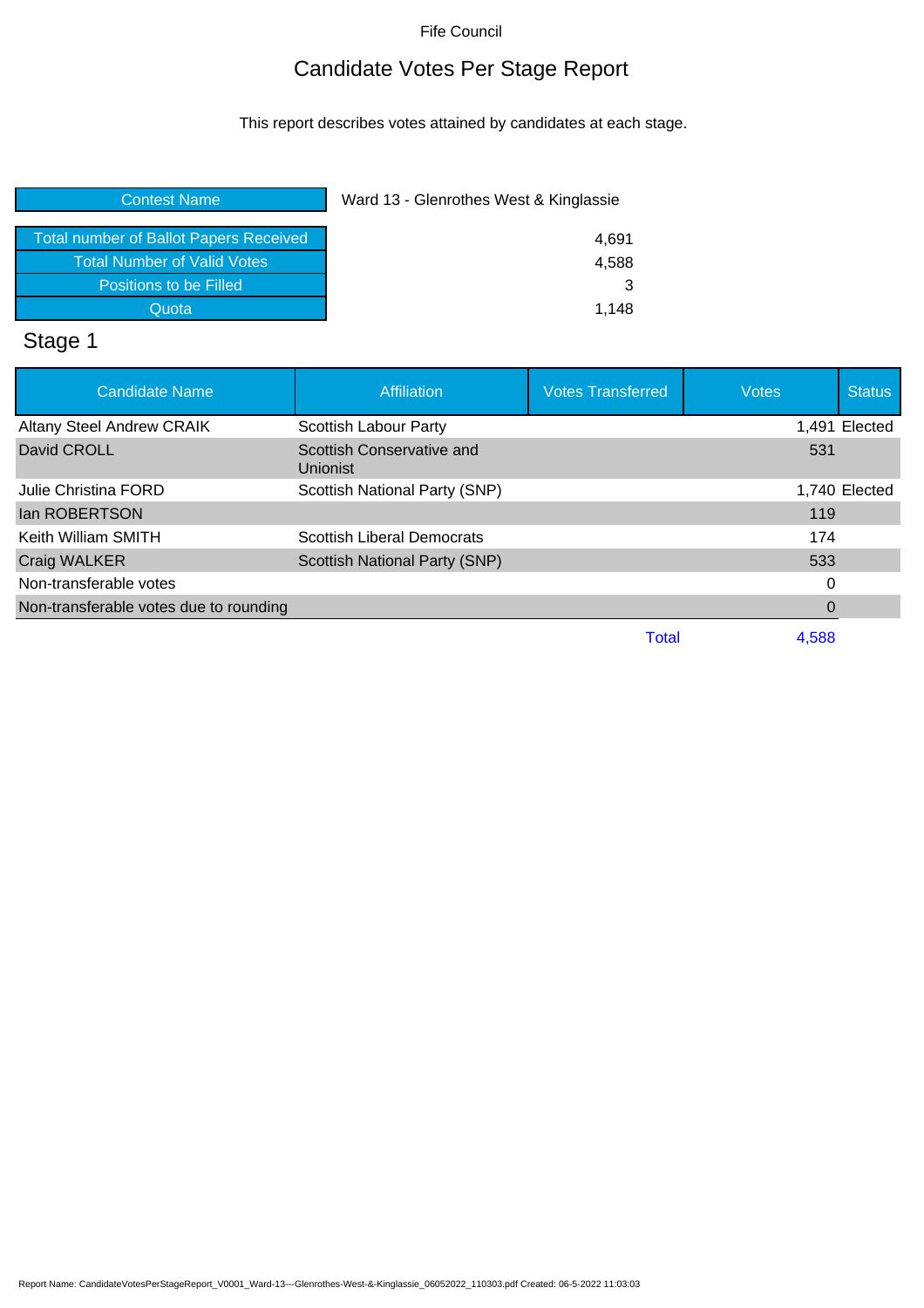## Candidate Votes Per Stage Report

This report describes votes attained by candidates at each stage.

## Stage 2

#### Surplus of Julie Christina FORD 592.00000

| <b>Candidate Name</b>                  | Affiliation                           | <b>Votes Transferred</b> | <b>Votes</b> | <b>Status</b> |
|----------------------------------------|---------------------------------------|--------------------------|--------------|---------------|
| <b>Altany Steel Andrew CRAIK</b>       | Scottish Labour Party                 | 0.00000                  | 1.491.00000  |               |
| David CROLL                            | Scottish Conservative and<br>Unionist | 6.46418                  | 537.46418    |               |
| Julie Christina FORD                   | Scottish National Party (SNP)         | $-592.00000$             | 1.148.00000  |               |
| <b>Ian ROBERTSON</b>                   |                                       | 9.86638                  | 128.86638    |               |
| Keith William SMITH                    | <b>Scottish Liberal Democrats</b>     | 8.16528                  | 182.16528    |               |
| <b>Craig WALKER</b>                    | <b>Scottish National Party (SNP)</b>  | 526.66056                | 1,059.66056  |               |
| Non-transferable votes                 |                                       | 40.82640                 | 40.82640     |               |
| Non-transferable votes due to rounding |                                       | 0.01720                  | 0.01720      |               |
|                                        |                                       | Total                    | 4.588.00000  |               |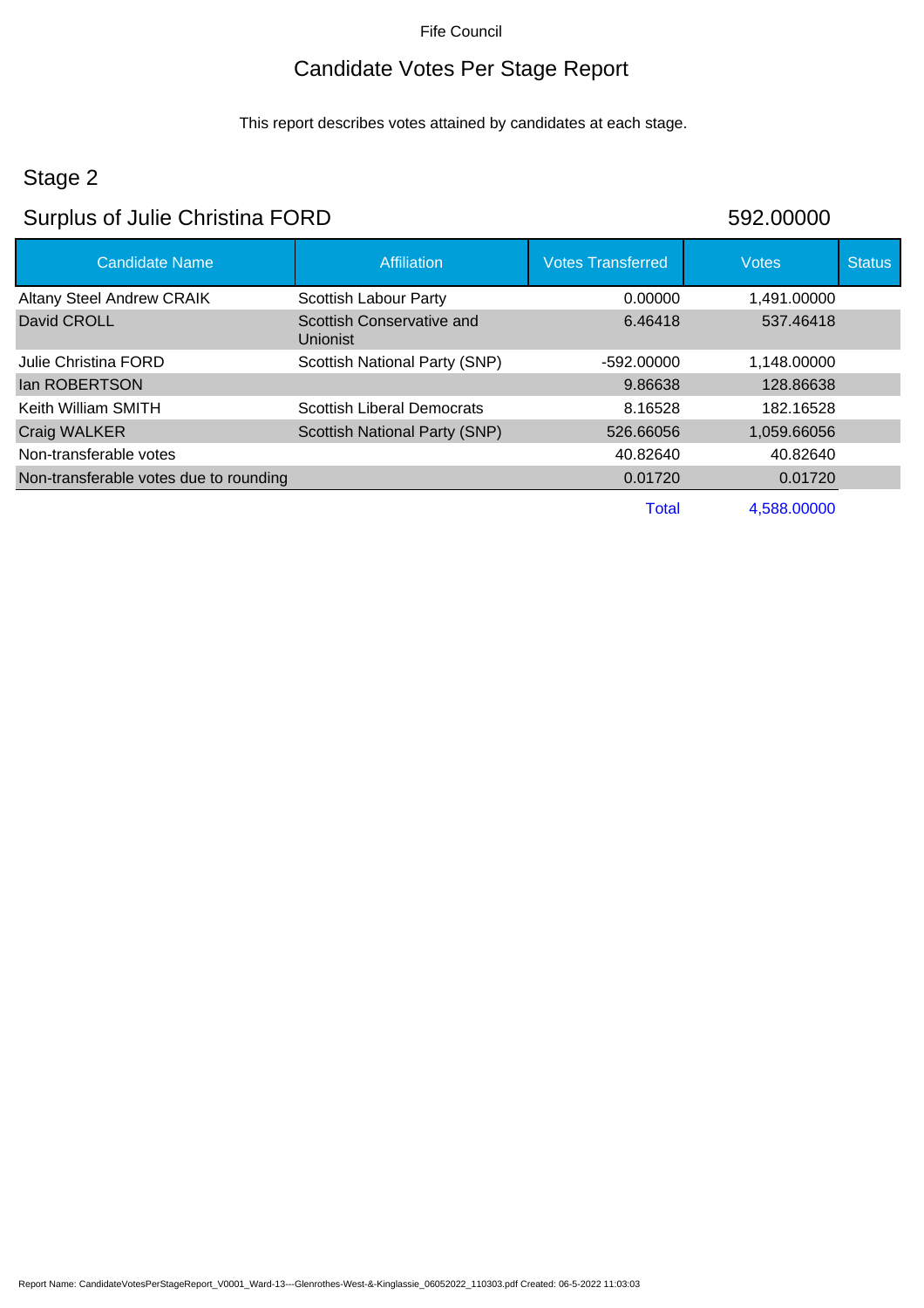## Candidate Votes Per Stage Report

This report describes votes attained by candidates at each stage.

## Stage 3

## Surplus of Altany Steel Andrew CRAIK

| 343.00000 |  |  |
|-----------|--|--|
|           |  |  |

| <b>Candidate Name</b>                  | <b>Affiliation</b>                    | <b>Votes Transferred</b> | <b>Votes</b> | <b>Status</b> |
|----------------------------------------|---------------------------------------|--------------------------|--------------|---------------|
| <b>Altany Steel Andrew CRAIK</b>       | <b>Scottish Labour Party</b>          | $-343.00000$             | 1,148.00000  |               |
| David CROLL                            | Scottish Conservative and<br>Unionist | 76.14324                 | 613.60742    |               |
| Julie Christina FORD                   | Scottish National Party (SNP)         | 0.00000                  | 1,148.00000  |               |
| lan ROBERTSON                          |                                       | 34.73604                 | 163.60242    |               |
| Keith William SMITH                    | <b>Scottish Liberal Democrats</b>     | 92.93616                 | 275.10144    |               |
| Craig WALKER                           | Scottish National Party (SNP)         | 44.62776                 | 1,104.28832  |               |
| Non-transferable votes                 |                                       | 94.54644                 | 135.39004    |               |
| Non-transferable votes due to rounding |                                       | 0.01036                  | 0.01036      |               |
|                                        |                                       | <b>Total</b>             | 4.588.00000  |               |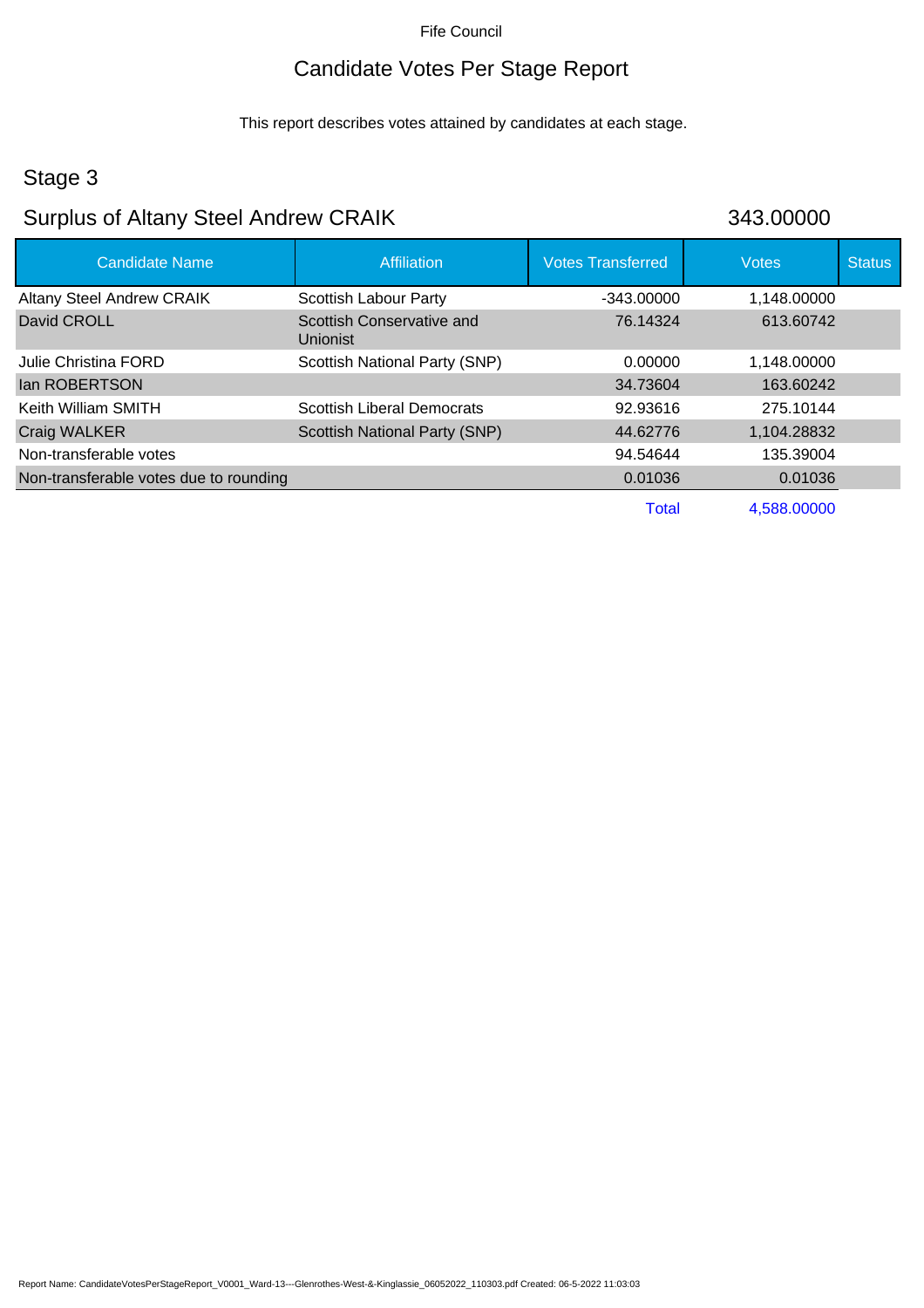## Candidate Votes Per Stage Report

This report describes votes attained by candidates at each stage.

## Stage 4

#### Exclusion of Ian ROBERTSON 163.60242

| <b>Candidate Name</b>                  | <b>Affiliation</b>                    | <b>Votes Transferred</b> | <b>Votes</b> | <b>Status</b> |
|----------------------------------------|---------------------------------------|--------------------------|--------------|---------------|
| <b>Altany Steel Andrew CRAIK</b>       | Scottish Labour Party                 | 0.00000                  | 1,148.00000  |               |
| David CROLL                            | Scottish Conservative and<br>Unionist | 26.10220                 | 639.70962    |               |
| Julie Christina FORD                   | Scottish National Party (SNP)         | 0.00000                  | 1,148.00000  |               |
| lan ROBERTSON                          |                                       | $-163.60242$             | 0.00000      |               |
| Keith William SMITH                    | <b>Scottish Liberal Democrats</b>     | 52.47316                 | 327.57460    |               |
| Craig WALKER                           | Scottish National Party (SNP)         | 33.95330                 | 1,138.24162  |               |
| Non-transferable votes                 |                                       | 51.07376                 | 186.47416    |               |
| Non-transferable votes due to rounding |                                       | 0.00000                  | 0.00000      |               |
|                                        |                                       | <b>Total</b>             | 4,588.00000  |               |